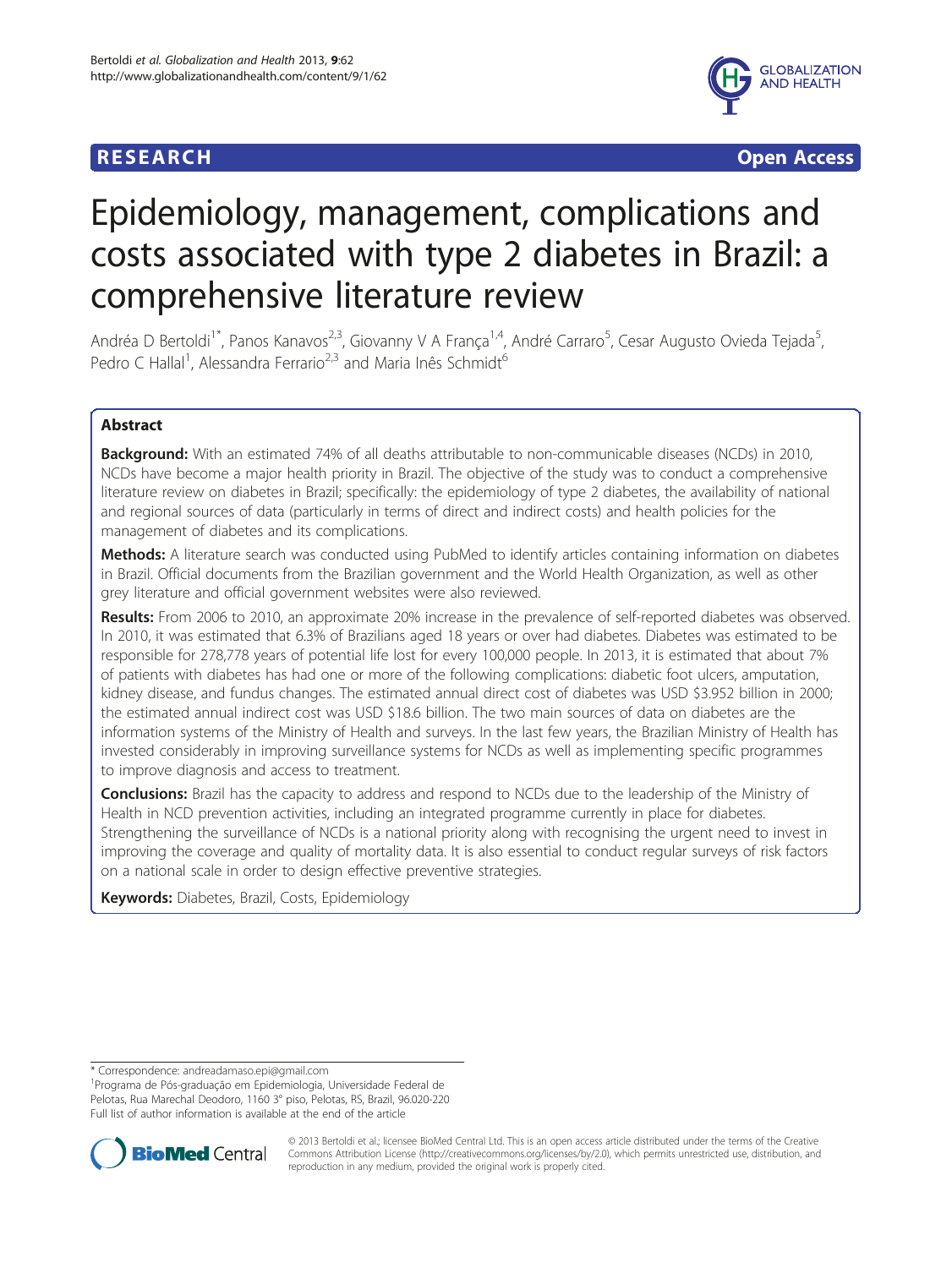## Background

Brazil is an upper middle-income country with a population of 190,755,799 inhabitants [[1\]](#page-9-0) and a per capita gross domestic product of USD \$ 10,993 (current exchange rate) in 2011. With a land area covering 47% of Latin America [[2\]](#page-9-0), Brazil has marked regional inequalities in terms of climate, social development, income and other indicators.

Following democratisation of the country from 1994 onwards, Brazil has experienced a period of economic growth, which allowed the implementation of social development policies [\[3](#page-9-0)]. This has led to slow but stable improvements in social indicators, particularly reductions in poverty and in regional inequalities. In the 70s and early 80s, Brazil underwent a period of social mobilisation in which people campaigned for basic rights, including universal health care access. The demand for greater decentralisation of public resources led to an increase in the budget of cities and states. These factors contributed to the implementation of the Brazilian Unified Health System (SUS - Sistema Único de Saúde) in 1990 [\[4](#page-9-0)].

SUS is intended to provide healthcare free of charge to the whole Brazilian population, financed through direct and indirect sources such as tax revenues, social contributions, out-of-pocket spending, and employers' health-care spending [\[5\]](#page-9-0). It includes primary health care units, hospitals, emergency departments, laboratories and blood centres. In 2006, SUS budget reached around USD \$15 billion, which represents 54% of the country's total health expenses [\[6\]](#page-9-0). Although access has expanded over the years, the increasing demands on SUS have had negative repercussions on the quality of the services delivered and on waiting times in hospitals and emergency departments [\[5](#page-9-0)].

In 2011, 22% of total health expenditure was spent on the payment of private health insurance [[7\]](#page-9-0). The proportion of out-of-pocket expenses has continued to rise in spite of the implementation of SUS, from 9% in 1981 to 15% in 2003 and 19% in 2008 [\[5\]](#page-9-0). Out-of-pocket expenses are particularly concerning due to the difficulty in accurately predicting these costs [[8\]](#page-9-0) which can lead to catastrophic health spending. This is a problem affecting up to 16% of all Brazilian families [\[8](#page-9-0)-[11\]](#page-9-0).

Brazil and various other Latin American countries have undergone rapid demographic, epidemiological and nutritional transitions [[12](#page-9-0)]. Dietary shifts towards low consumption of fiber and heavy consumption of saturated fatty acids and sugar and sedentary lifestyles are key contributors to the incidence of obesity, type 2 diabetes, and other chronic diseases [\[13\]](#page-9-0). Noncommunicable diseases (NCDs) have become a major health priority in Brazil with an estimated 74% of all deaths attributable to NCDs in 2010 [[14\]](#page-9-0). National

estimates indicate that people with diabetes experience a 57% greater risk of death than the general population [[15\]](#page-9-0). Beyond the health burden, diabetes is also responsible for increased use of health services and increased costs. Between 1999–2001, it was estimated that about 7.4% of all non-pregnancy related admissions to hospitals and 9.3% of all hospital costs in Brazil were attributable to diabetes [[16](#page-9-0)].

In the present study we aimed to: (i) identify existing data sources on the prevalence of diabetes and its complications, as well as the direct and indirect costs of diabetes in Brazil; (ii) describe the prevalence of diabetes and its complications - retinopathy, nephropathy, neuropathy, diabetic foot ulcers, amputation, kidney disease, fundus changes, vascular complications; (iii) report evidence on direct and indirect costs; and (iv) review health policies for the management of diabetes and its complications.

## Methodology

A comprehensive literature search was conducted to identify articles containing information on type 2 diabetes in Brazil. The following PubMed search strategy was used: ("diabetes mellitus" [MeSH Terms] OR ("diabetes" [All Fields] AND "mellitus" [All Fields]) OR "diabetes mellitus" [All Fields] OR "diabetes" [All Fields] OR "diabetes insipidus" [MeSH Terms] OR ("diabetes" [All Fields] AND "insipidus" [All Fields]) OR "diabetes insipidus" [All Fields]) AND ("brazil" [MeSH Terms] OR "brazil" [All Fields]). The search was limited to articles published in Portuguese, English or Spanish between 2000 and October 2011, without any restrictions on the study design or the level (national or regional) at which the data were collected.

We included all publications providing information on one or more of the following end-points related to diabetes type 2 in Brazil: prevalence and incidence, management (treatment, access, and inequalities), complications (retinopathy, nephropathy, neuropathy, diabetic foot ulcers, amputation, kidney disease, fundus changes, vascular complications) and direct and indirect costs.

Articles were first screened by title and then by abstract. Full-text of selected publications were retrieved and examined regarding eligibility. Reference lists of the selected articles were scrutinized in order to identify relevant references. Official documents from the Brazilian government and the World Health Organization (WHO) were also examined. In addition, we identified unpublished work in the grey literature through Google, the researchers' own knowledge and consultations with diabetes experts in Brazil.

## Results and discussion

We identified 2,699 articles published between 2000 and October 2011. The screening phase enabled us to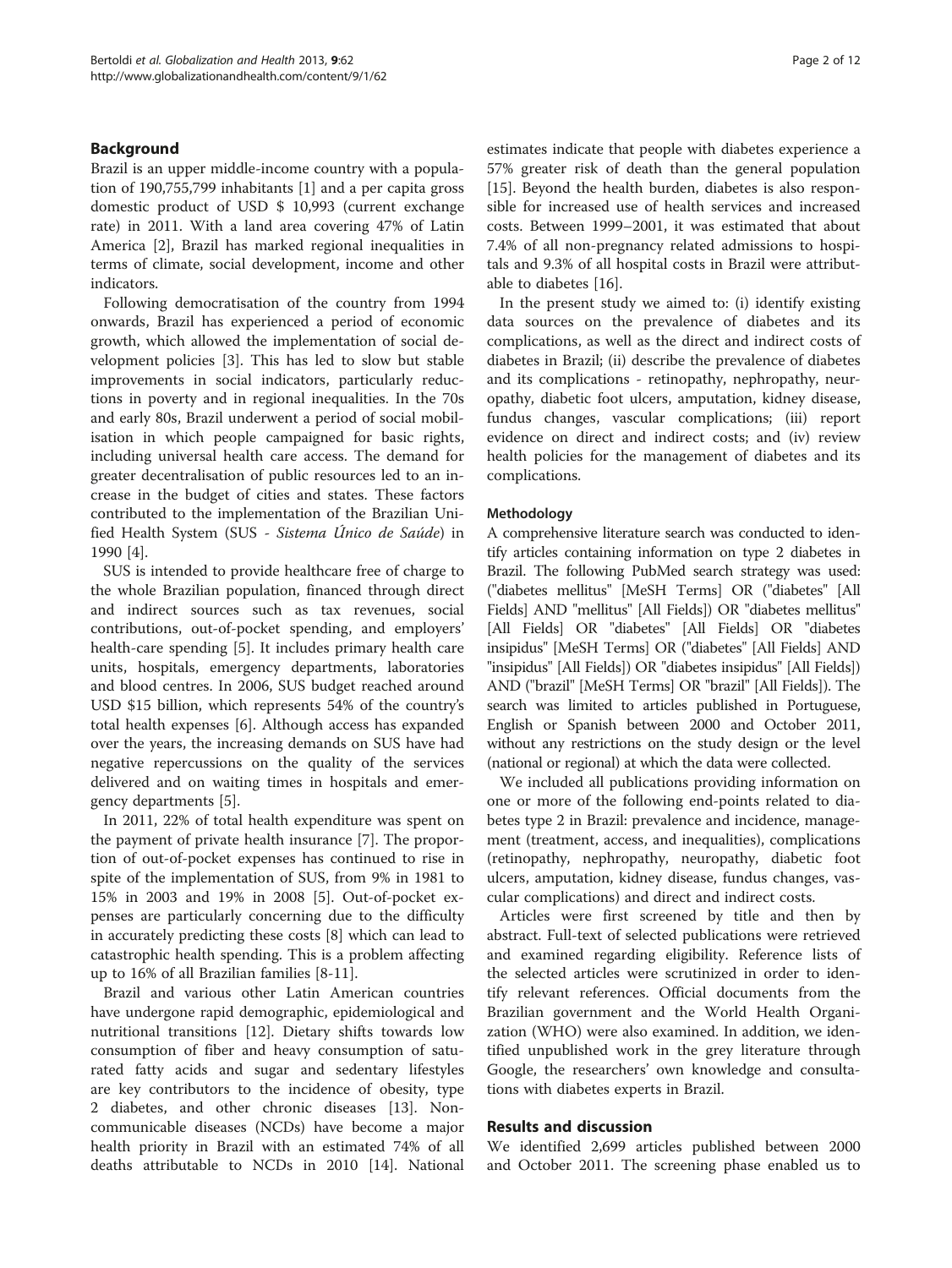identify 87 publications, which were retrieved for detailed evaluation. Forty-two publications met the eligibility criteria (Table 1).

#### Data sources on diabetes in Brazil

The Ministry of Health has developed a comprehensive surveillance system for NCDs and their risk factors [\[17](#page-10-0)]. For diabetes, data is available on morbidity (Hospital Information Systems, Ambulatory Information System, and Hypertension and Diabetes Registration and Followup system), mortality (single cause or multiple causes) and risk factors (routine data collection through surveillance systems and surveys) [[17](#page-10-0)].

The Hospital Information System (SIH-SUS) [[17\]](#page-10-0) is a national system that aggregates patient level data on hospital admissions, primary cause of admission, diagnosis, procedures, length of stay and reimbursement by SUS. The system is set up to allow download and tabulation of data at the municipal level. The scope of the system is limited to SUS admissions and does not include any information on admissions covered by private health insurance or paid out-of-pocket. It is estimated that SIH-SUS covers 60% to 70% of all hospital admissions in the country, although with large variations across regions.

As part of the Ambulatory Information System (SIA-SUS) [[17\]](#page-10-0) information is collected on so-called 'highly complex procedures'. This includes data on treatment and exams in the areas of nephrology, cardiology, oncology, orthopaedics, ophthalmology among others. From this dataset it is possible to extract relevant information on screening and management of diabetes and its complications. For example, Georg et al. [[59\]](#page-10-0) performed an economic analysis using secondary data from the SIA-SUS (fasting plasma glucose measurement in order to confirm diagnosis of diabetes), aiming to estimate the cost-effectiveness of the screening programme for diabetes mellitus in Brazil.

The registration and follow-up system for hypertension and diabetes (HiperDia) [\[15\]](#page-9-0) is a computerised system restricted to health system units that register prospective information on patients with hypertension

Table 1 Literature review

| Area of diabetes<br>management                  | Number of<br>publications<br>retrieved | <b>References</b>       |
|-------------------------------------------------|----------------------------------------|-------------------------|
| Prevalence, incidence and<br>mortality          | 15                                     | $[17 - 30]$             |
| Prevalence and costs of<br>complications        | 13                                     | $[15, 17, 21, 31 - 40]$ |
| Management: treatment,<br>access and inequality | 6                                      | $[41 - 46]$             |
| Outcomes                                        | 6                                      | $[47-52]$               |
| Direct and indirect costs                       | 7                                      | [23.53-58]              |

and diabetes who are registered with a health unit or primary health care team. Aggregate data and reports are accessible online. This database includes information on the number of patients with hypertension, types 1 and 2 diabetes, the number of patients who are obese, smokers, physically inactive, as well as those diagnosed with other chronic complications (e.g. dyslipidaemia) [[17\]](#page-10-0). It is estimated that 31.1% of patients with known diabetes in Brazil are registered in the HiperDia System [[15\]](#page-9-0). However, there are concerns about the quality of the data. A recent study identified inaccuracies and contradictions in the information reported, indicating the need for additional training and more specific clinical and laboratory criteria to enhance identification of diabetes and hypertension-related complications [[60](#page-11-0)].

The mortality information system (SIM) collects information on deaths nationwide [\[61](#page-11-0)]. The system includes reliable information on age, gender, place of residence and cause of death classified according to the International Classification of Diseases version 10 (ICD-10). Problems of misclassification regarding cause of death and coverage gaps are known in the north and northeast of the country [\[62](#page-11-0)]. However, even in these regions, major improvements have been documented in the recent years [[17\]](#page-10-0).

VIGITEL is a surveillance system of risk and protective factors for chronic NCDs through telephone interviews [\[63](#page-11-0)]. It was launched in 2006 in all capitals of the 26 Brazilian states including the Federal District and has been conducted since then on an annual basis. Each annual survey includes around 2,000 participants from each of the 27 capital cities with results weighted for the availability of land lines in each region.

The National Household Sample Survey (PNAD) provides periodic surveillance data on NCDs nationwide. Reports summarising data by region, by state, and by rural/urban area are accessible online [[64\]](#page-11-0). The three surveys conducted to date provided information on access to and utilisation of health services in 1998, 2003 and 2008. In addition, the 2008 survey also included information on morbidities caused by chronic diseases, including diabetes [[65\]](#page-11-0).

The family budget survey (POF) [\[66\]](#page-11-0) is a household survey measuring consumption, expenses and income of Brazilian families. Previous survey rounds were conducted in 1974/1975, 1987/1988, 1995/1996, 2002/2003 and 2008/2009. The survey provides information on the cost of treating diabetes, which allows for assessment of the disease's impact on households budgets, for example [[46](#page-10-0)].

The national demographic and health survey (PNDS) is part of the MEASURE DHS project [\[67](#page-11-0)], focusing on women of child-bearing age and children under five in Brazil. The PNDS was first conducted in 1986 and subsequently in 1996 and 2006; however, data on the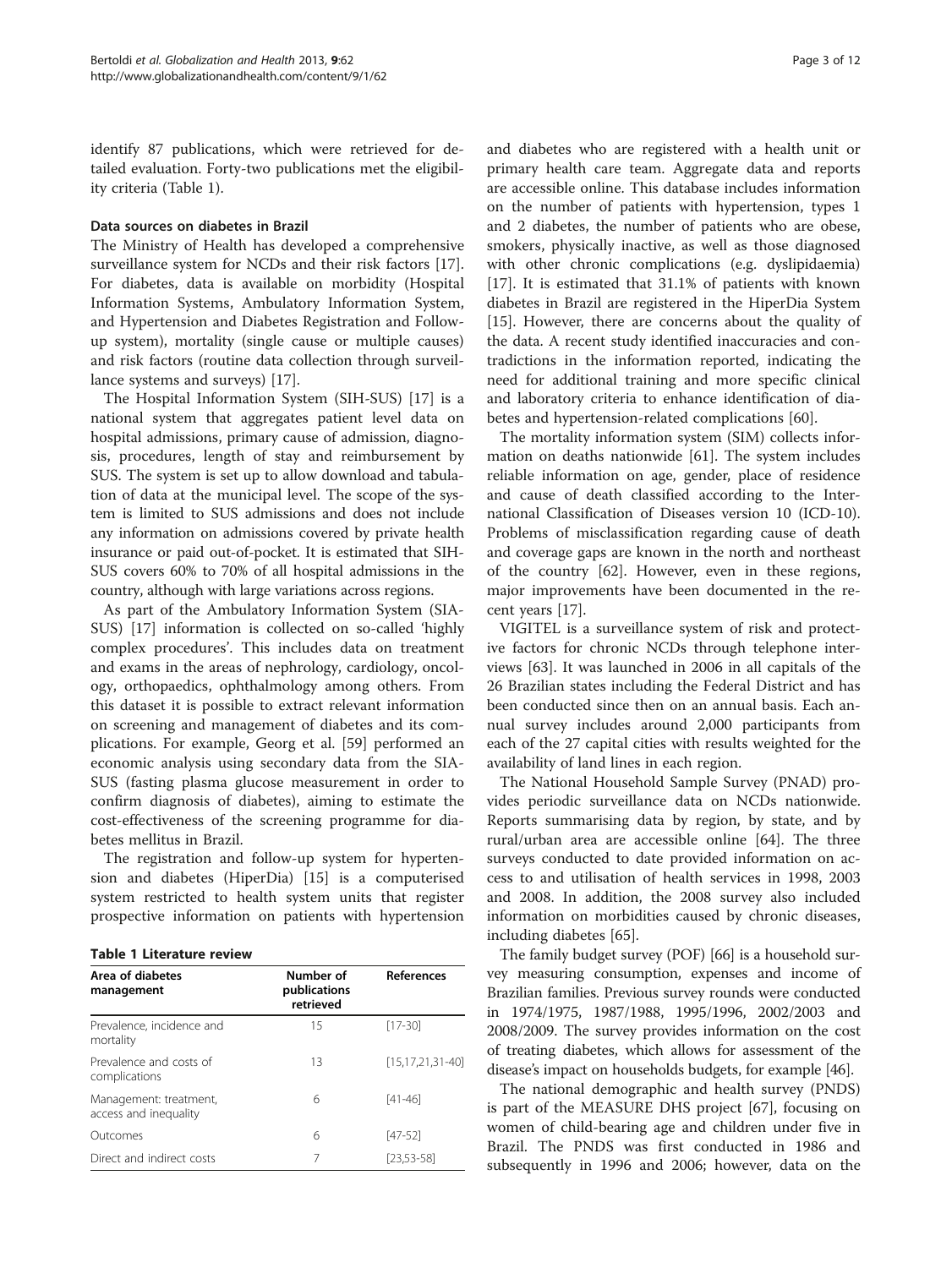prevalence of diabetes among women and access to medicines were only collected in 2006 [\[68\]](#page-11-0).

The Brazilian longitudinal study of adult health (ELSA-Brasil) [\[69,70](#page-11-0)] is a multicentre cohort study funded by the Ministry of Health to investigate diabetes and cardiovascular disease (CVD) incidence, risk factors and complications. The baseline evaluation was completed in December 2010 and included 15,105 civil servants aged 35–74 years from six public universities in the northeast, south and southeast regions of Brazil. Annual telephone interviews are conducted to monitor the health status of each participant enrolled in the baseline [[69](#page-11-0)].

#### Prevalence of diabetes and diabetes-related mortality

In 2012, the International Diabetes Federation (IDF) estimated the prevalence of diabetes in Brazil to be 10.3% [[71\]](#page-11-0). In the next paragraphs we summarise evidence on the prevalence of diabetes and diabetes-related mortality since 1986 across different regions in Brazil.

From 1986 to 1988, a multicentre study on diabetes was conducted in nine Brazilian state capitals, including a sample of 21,847 subjects first screened by fasting capillary glucose (FCG) [\[21](#page-10-0)]. The prevalence of diabetes was estimated at 7.6% among subjects aged 30–69 years. A concerning finding was that 46.5% of the cases were undiagnosed. In addition, out of those who were aware of their diabetes condition, 22.3% were not receiving any type of diabetes treatment. The prevalence of diabetes did not vary according to sex, ethnicity and level of education, but increased markedly with age, from 2.7%

among those aged 30–39 years to 17.4% among those aged 60–69 years [[21](#page-10-0)].

Since then, several other studies have been conducted with different scopes and methodologies, as summarised in Table 2. Most of the studies presented are based on self-reported diabetes.

Self-reported prevalence of diabetes has been studied on an annual basis in all state capitals since 2006. As shown in Figure [1,](#page-4-0) within only four years, self-reported prevalence increased from 5.3% in 2006 to 6.3% in 2010. It is not clear whether this increase is due to increased prevalence, increased diagnosis or both.

As shown in Figure [2](#page-4-0), women were more likely than men to report having diabetes, which may reflect their higher utilisation of medical care and therefore increased likelihood of being diagnosed [[63\]](#page-11-0), supporting the argument of increased detection. However, it seems likely that higher incidence of diabetes must also have played a role in increasing the reported prevalence of diabetes, particularly given the parallel increase in the prevalence of obesity epidemics in Brazil [\[72\]](#page-11-0).

Franco et al. [[73\]](#page-11-0) analysed diabetes-relates deaths in São Paulo, including data from 1975 to 1992. Diabetes was mentioned on the certificate of 13,786 deaths (6.8%), and referred as the underlying cause of 2.6% of all deaths. Diabetes was also reported as an associated cause of deaths whose underlying cause was cardiovascular and respiratory diseases, as well as neoplasia.

Cesse et al. [\[18\]](#page-10-0) analysed time trends in diabetesrelated mortality and found that mortality increased in most state capitals between 1950 to 2000, while the

| First author (year)       | <b>Site</b>                      | Year of study | Sample size                     | Age group                                     | Diabetes prevalence                       | Criteria                                |  |
|---------------------------|----------------------------------|---------------|---------------------------------|-----------------------------------------------|-------------------------------------------|-----------------------------------------|--|
| Goldenberg (1996) [25]    | São Paulo, SP                    | 1986-1988     | 2,007                           | 30-69 years                                   | 4.7%                                      | Self-report                             |  |
| Malarbi (1992) [49]       | Nine Brazilian<br>state capitals | 1988          | 21,847                          | 30-69 years                                   | 7.6%                                      | $OGTT2$ and<br>self-report              |  |
| Torquato (2003) [30]      | Ribeirão Preto, SP               | 1996-1997     | 1,473                           | 30-69 years                                   | 12.1%                                     | OGTT and<br>self-report                 |  |
| Passos (2005) [27]        | Bambuí, MG                       | 1997          | 816 adults and<br>1,494 elderly | Adults (18-59 years);<br>elderly (60+ years). | Elderly 14.6%                             | $FPG3$ and                              |  |
|                           |                                  |               |                                 |                                               | Adults 2.3%                               | self-report                             |  |
| Dias da Costa (2006) [24] | Pelotas, RS                      | 2000          | 1,968                           | 20-69 years                                   | 5.6%.                                     | Self-report                             |  |
| Souza (2003) [29]         | Campos dos<br>Goytacazes, RJ     | 2001          | 1,039                           | $>18$ years                                   | 6.0%                                      | <b>FPG</b>                              |  |
|                           |                                  |               |                                 |                                               | (age-adjusted prevalence)                 |                                         |  |
| Mendes (2011) [26]        | São Paulo, SP                    | 2003          | 872                             | $60+$ years                                   | 17.9%                                     | Self-report                             |  |
| Schmidt (2009) [28]       | 27 Brazilian<br>state capitals   | 2006          | 54,369                          | aged $\geq$ 18 years                          | 5.3%                                      | Self-report                             |  |
| Bosi (2009) [23]          | São Carlos, SP                   | 2007-2008     | 1.116                           | 30-79 years                                   | 5% and 13.5%<br>(age-adjusted prevalence) | OGTT and fasting<br>capillary glycaemia |  |

Table 2 Studies of the prevalence of diabetes in Brazil<sup>1</sup>

<sup>1</sup>Data from publications of the Ministry of Health and other institutions were not included in the table. <sup>2</sup>OGTT: oral glucose tolerance test (old diagnostic criteria for fasting glucose).

<sup>3</sup>FPG: fasting plasma glucose.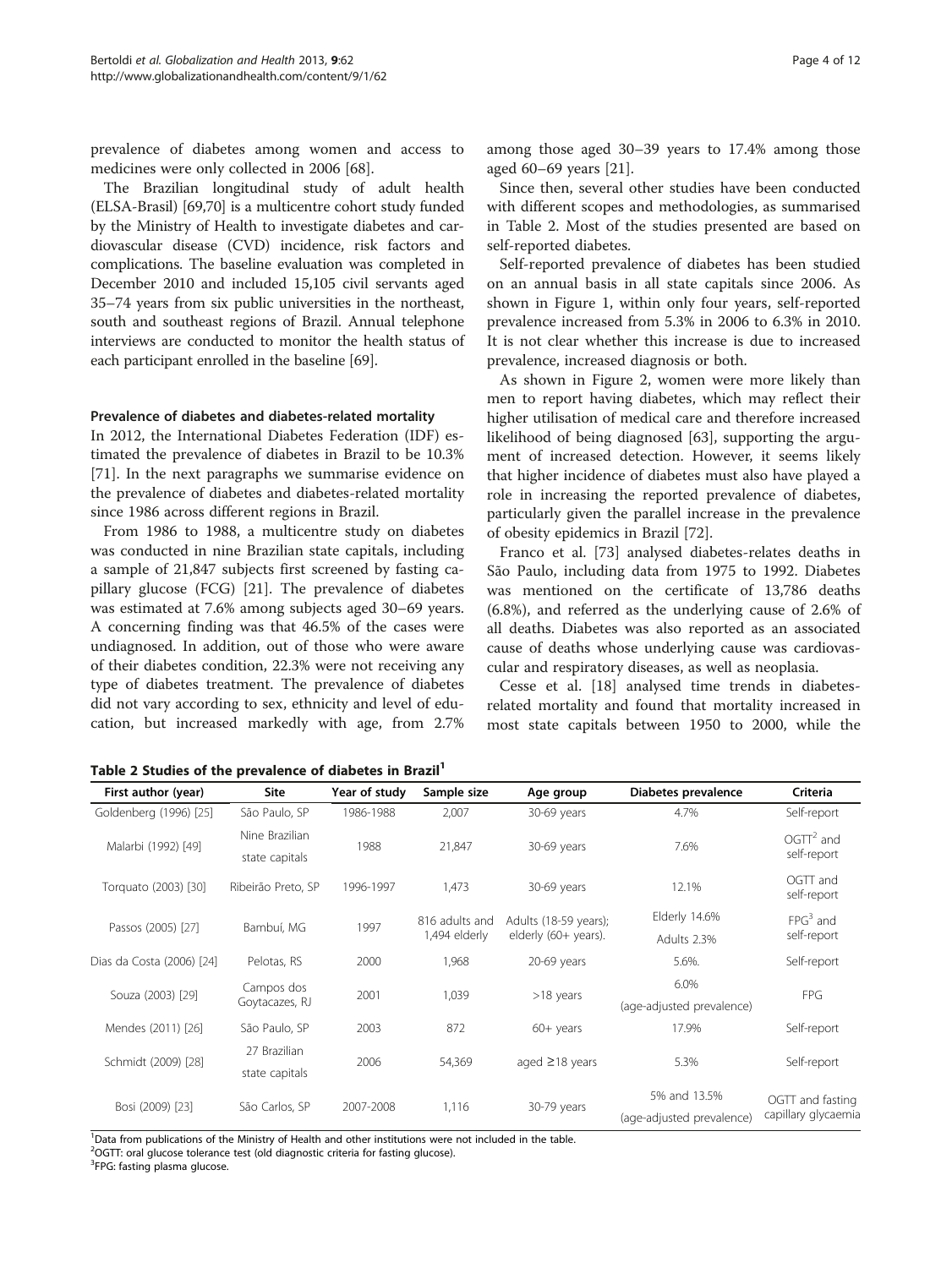<span id="page-4-0"></span>

largest proportional variations were observed in Teresina-PI (55.1%), Recife-PE (27%) and Natal (21.7%). This is consistent with the rapid demographic transition seen in Brazil during this period [[2\]](#page-9-0) as well as with the increased prevalence of diabetes. Mortality figures underestimate the burden of diabetes, since the underlying cause of death (including diabetes) is not accounted in the final cause of death estimates. Coeli et al. [[19](#page-10-0)] examined 2,974 death certificates of older adults and found that 291 subjects had diabetes as one of the reported causes of death. However, only 150 subjects had diabetes as the underlying cause of death.

Diabetes was estimated to be responsible for 278,778 years of potential life lost for every 100,000 people [\[17](#page-10-0)]. Disability adjusted life years (DALYs) due to diabetes and its complications were estimated in the five regions



of Brazil [\[20,22\]](#page-10-0) – results showed that diabetes was responsible for 5.1% (6.0% among women and 4.4% among men) of the total DALYs in the country.

### Diabetes complications

It is estimated that about 7% of patients with diabetes had one or more of the following complications: diabetic foot ulcers, amputation, kidney disease, fundus changes [[15\]](#page-9-0). Detailed information regarding studies on diabetes complication in Brazil is shown in Table [3](#page-5-0).

A study of 1,374 patients with diabetes seen in family health units in Recife, Pernambuco state found a 9% prevalence of diabetic foot [[40](#page-10-0)]. Routine screening for diabetic foot is limited by the lack of trained podiatrists and appropriate supplies. With the exception of a few treatment centres, most health services, particularly primary health care, do not perform foot screening for patients at high risk of developing complications [\[36\]](#page-10-0).

According to the Brazilian Ministry of Health, diabetic retinopathy (DR) is the leading cause of irreversible blindness in Brazil. Asymptomatic in its early stages, retinopathy evolves over time, affecting the majority of patients who have lived with diabetes for more than 20 years [[21](#page-10-0)]. It is estimated that 20 to 40% of patients with type 2 diabetes are affected by DR, based on studies among specific groups and restricted areas [\[38](#page-10-0)[,74-76](#page-11-0)]. The narrow focus of these studies and limited geographical coverage make it difficult to estimate the national prevalence.

Diabetic nephropathy (DN) is another common and devastating complication in patients with diabetes, with a slightly lower frequency than retinopathy [[31\]](#page-10-0). Similar to other countries, chronic kidney disease has been an important public health problem in Brazil. It is estimated that at least one third of Brazilians with type 2 diabetes are affected by DN [\[34,35\]](#page-10-0).

Data available from the High Complexity Procedures Authorisation Subsystem on Renal Replacement Therapy (APAC/TRS) [[17\]](#page-10-0) shows that between 2000 and 2006, 148,284 patients began dialysis treatments (predominantly haemodialysis) in Brazil. The incidence of terminal disease patients starting replacement therapy was estimated to be 119.8/1,000,000 inhabitants/year, varying from 143.6/1,000,000/year in the south of Brazil to 66.3/ 1,000,000/year in the north of the country [\[17,33](#page-10-0)]. Hypertension was reported as the leading cause of renal disease (22%), followed by diabetes mellitus (13.8%) and glomerulonephritis (7.2%) [\[17](#page-10-0)]. Undetermined causes were cited frequently (44.8%), indicating the need to improve the quality of the information recorded. Incidence of terminal disease patients starting dialysis increased in patients over 65 years, most likely related to population aging and greater use of renal replacement therapy among the elderly [[33](#page-10-0)].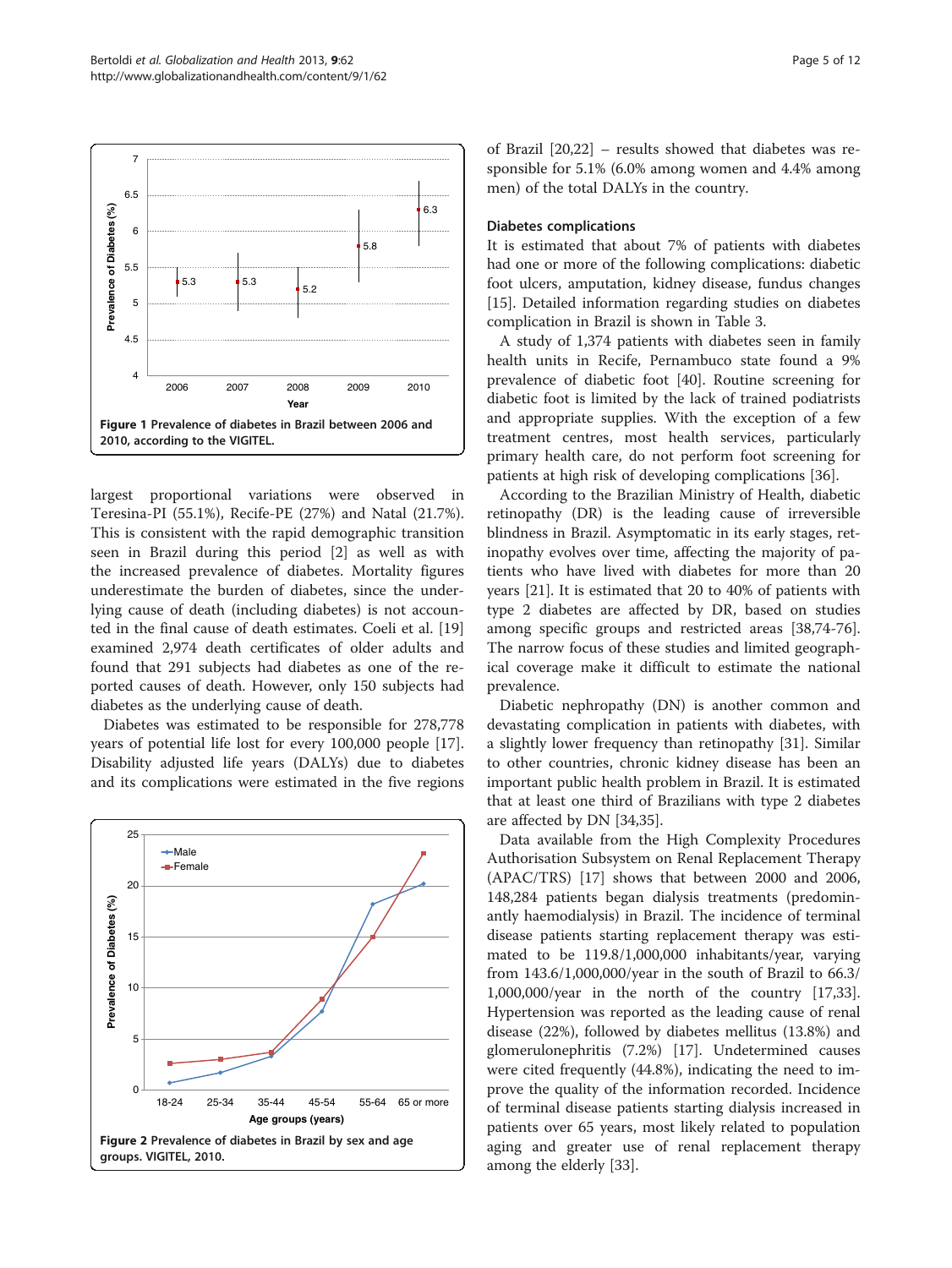| First                                             | City, State                              | N of patients<br>with type 2 diabetes |                                                                      |                                                                                  |                                   |       |
|---------------------------------------------------|------------------------------------------|---------------------------------------|----------------------------------------------------------------------|----------------------------------------------------------------------------------|-----------------------------------|-------|
| author (year)                                     |                                          |                                       | Place                                                                | Source of data                                                                   | <b>Complication Prevalence</b>    |       |
| Bruno (2000)<br>$[32]$                            | Porto<br>Alegre, Rio<br>Grande do<br>Sul | 93                                    | Dialysis centres                                                     | Standardized questionnaire, clinical interview,<br>and review of medical records | Diabetic<br>nephropathy           | 58.0% |
|                                                   |                                          |                                       |                                                                      |                                                                                  | Diabetic<br>retinopathy           | 85.0% |
|                                                   |                                          |                                       |                                                                      |                                                                                  | Peripheral<br>vascular<br>disease | 73.0% |
| Rio Grande<br>Scheffel<br>do Sul<br>$(2004)$ [37] |                                          | 927                                   | Health care units                                                    |                                                                                  | Coronary<br>artery disease        | 36.0% |
|                                                   |                                          |                                       |                                                                      | Clinical examination<br>and laboratory tests                                     | Diabetic<br>retinopathy           | 48.0% |
|                                                   |                                          |                                       |                                                                      |                                                                                  | Ischemic<br>heart disease         | 36.0% |
|                                                   |                                          |                                       |                                                                      |                                                                                  | Peripheral<br>vascular<br>disease | 33.0% |
| Tres (2007)<br>$[39]$                             | Passo                                    |                                       | Outpatient<br>Diabetes Clinic of<br>Hospital São<br>Vicente de Paulo | Ouestionnaire and<br>neurological tests                                          | Diabetic<br>nephropathy           | 29.5% |
|                                                   | Fundo, Rio<br>Grande do<br>Sul           | 340                                   |                                                                      |                                                                                  | Diabetic<br>neuropathy.           | 22.0% |
|                                                   |                                          |                                       |                                                                      |                                                                                  | Diabetic<br>retinopathy           | 28.8% |
| Vieira-Santos<br>$(2008)$ [40]                    | Recife,<br>Pernambuco                    | 1,374                                 | Primary health<br>care units                                         | Medical records                                                                  | Diabetic foot                     | 9.0%  |

#### <span id="page-5-0"></span>Table 3 Studies on diabetes complications in Brazil

A population based study conducted in all 18 dialysis centres located in the metropolitan area of Porto Alegre between July 1995 and October 1996 followed 111 patients with type 2 diabetes for an average period of 3.6 years. The prevalence of DN was 58% and it was the leading cause of renal disease in 61% of all patients in the follow-up period (63%) [[32\]](#page-10-0).

Ischaemic heart disease and hypertension are the most frequent cardiovascular diseases in patients with diabetes. In women with diabetes, the protective effects observed for cardiovascular disease in general disappears [[31](#page-10-0)]. In 2004, a cross-sectional study using a sample of 927 patients with type 2 diabetes treated at three medical centres in Rio Grande do Sul observed a prevalence of coronary artery disease, peripheral vascular disease and hypertension of 36%, 33%, and 73% respectively [\[37\]](#page-10-0).

Regarding neuropathy, it is estimated that the most common form of the disease is distal symmetrical sensory polyneuropathy [[15\]](#page-9-0). In 2007, a cross-sectional study with 340 patients with type 2 diabetes in Passo Fundo (southern Brazil) found a prevalence of 22% of diabetic peripheral neuropathy [\[39](#page-10-0)].

Despite the existence of multiple data sources, evidence on the prevalence and incidence of diabetes and its complications at national and regional level is very scarce and originates mainly from surveys. Prevalence data mainly originates from a number of studies that rely on self-reported data, and no study on the incidence of diabetes was found. It seems that there is a missed opportunity to leverage the data available through some of the national databases such as SUS and HiperDia, among others.

## Management of diabetes in Brazil: treatment, access, inequality

Evaluation of the health care delivered by SUS is still done infrequently, particularly with regard to chronic diseases. A study carried out by Assunção et al. [[41\]](#page-10-0) in 1998/1999 evaluated the structure, process, and outcomes of diabetes treatment in primary health care in Pelotas, in Southern Brazil. Approximately 85% of the physicians in the study reported prescribing a diet plan during their first consultation and 72% prescribed physical activity. In terms of laboratory monitoring of the patients, all physicians requested fasting blood glucose, while only 60% requested glycosylated haemoglobin.

In 2006, the Ministry of Health published primary health care guidelines [\[31\]](#page-10-0) for the management of diabetes at primary care level. The guidelines provide recommendations on diabetes screening and prevention, diagnosis, initial evaluation and basic treatment. Screening is recommended for asymptomatic individuals at higher risk of diabetes according to the following indicators: age >45 years,  $BMI > 25$  Kg/m<sup>2</sup>, waist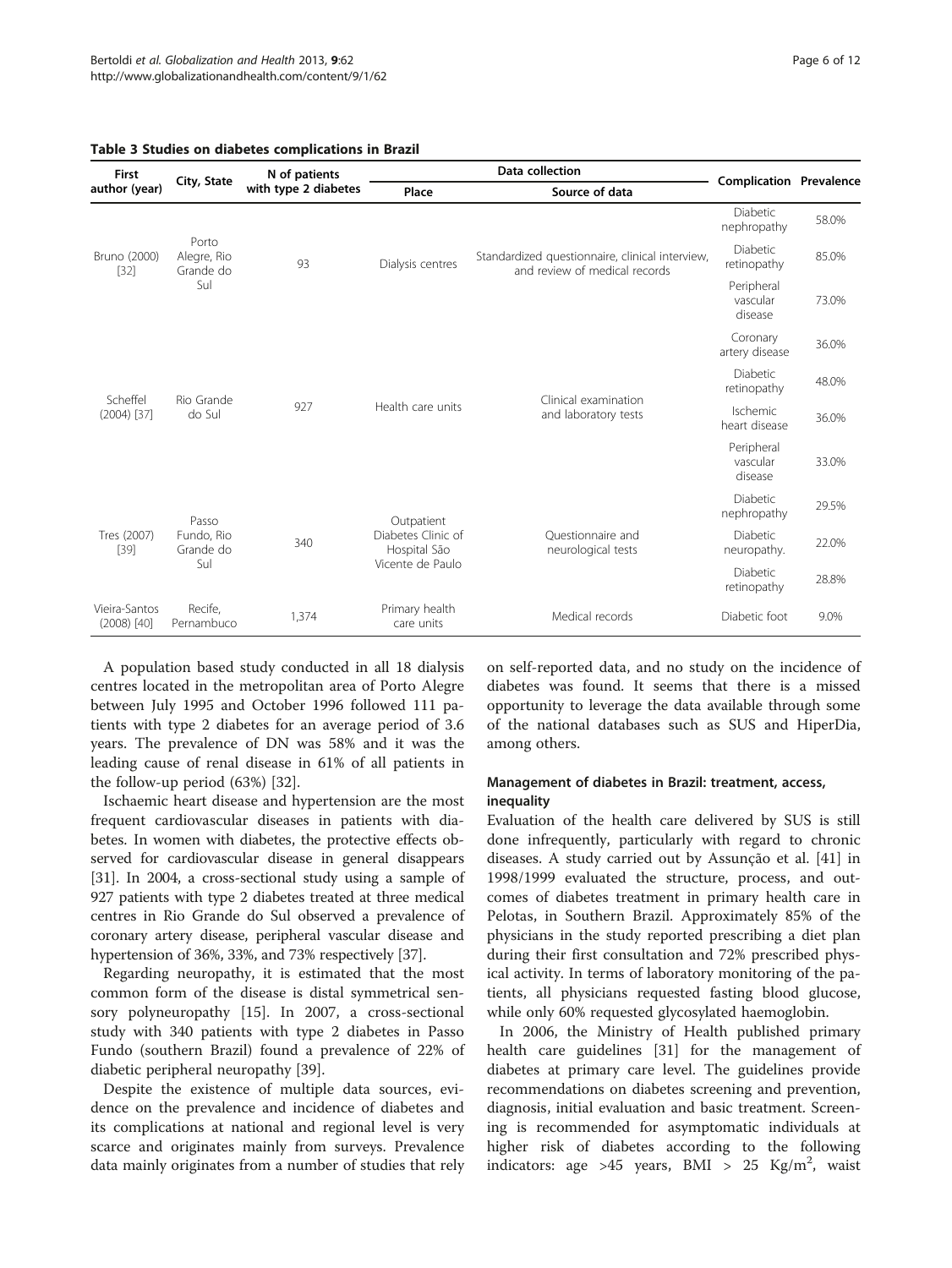circumference >102 cm for men and >88 cm for women, family history of diabetes, hypertension (>140/ 90 mmHg), HDL cholesterol <35 mg/dl and/or triglycerides >150 mg/dl. Recommendations on lifestyle changes, pharmacological treatment, prevention and management of acute and chronic outcomes of diabetes are also provided. Similar guidelines are available for hypertension and prevention of CVD at the primary care level.

Some studies using regional samples investigated availability, affordability and access to medicines used for the treatment of diabetes. Pinto et al. [[45\]](#page-10-0) analysed medicine prices and availability using WHO/HAI methodology. The study was performed in 2007 in 30 cities in Brazil and found that metformin 500 mg and glibenclamide 5 mg were available in 23% and 93% of public sector facilities respectively.

In contrast, another study [[42\]](#page-10-0) carried out in six cities in the south of Brazil found total availability of metformin 500 mg to be 100% in the public sector. In terms of affordability, the study found that both metformin and glibenclamide could cost up to two working days of salary for non-skilled workers to purchase a monthly course treatment. A cross-sectional study [[43\]](#page-10-0) evaluating 41 municipalities in South and Northeast Brazil reported that 78.6% of patients with diabetes had access to diabetes medicines. Another study using the same population [[44](#page-10-0)] looked at access to diabetes medicine among the elderly and found that 95.8% had access to medicines, with the majority of medicines provided by SUS (76.7%).

A National Survey on Medicine Access and Utilization (PNAUM) started in 2013 and data collection is ongoing [[77\]](#page-11-0). The aim of this survey is to evaluate the national pharmaceutical policy and whether the policy is achieving its main objective of ensuring high levels of access to medicine for the entire population. It is the first national study exclusively designed to evaluate the result of the current pharmaceutical policy.

The impact of diabetes on family expenses was investigated in a study using data from POF 2002-2003 [\[46](#page-10-0)]. This study showed that 1.7% of the population purchased at least one medicine for diabetes. The annual average spending for those who acquired one or more medicines for diabetes care amounted to USD \$102.81.

Data from 2004 showed that glycaeted haemoglobin (HbA1c) control (<7.0%) was attained only by 40% of patients with diabetes [\[51](#page-10-0)].

#### Diabetes outcomes indicators

Table 4 identifies indicators on diabetes outcomes available in Brazil. The main sources of data are information systems from the Ministry of Health. Minimal baseline information on each indicator is available.

Data from 2004 showed that glycaeted haemoglobin (HbA1c) control (<7.0%) was attained only by 40% of patients with diabetes [\[51](#page-10-0)]. Further, it is estimated that about 7% of individuals with diabetes had one or more of the following complications: diabetic foot ulcers, amputation, kidney disease, fundus changes [\[15\]](#page-9-0).

A multicentre study conducted in five countries, including Brazil, identified that no country has reached the standard for HbA1c or blood pressure set by the American Diabetes Association Diabetes Physician Recognition Programme [\[52\]](#page-10-0). In 2007, a cross-sectional multicentre study conducted in nine Latin American countries (Argentina, Brazil, Chile, Costa Rica, Ecuador, Guatemala, Mexico, Peru, and Venezuela), including a sample of 878 Brazilians aged 18 to 75 years with type 2 diabetes, showed that about 40% of participants had controlled glycosylated haemoglobin (HbA1c <7.0%) [[51](#page-10-0)].

Very few studies have been conducted to evaluate the quality of treatment and to measure differences between SUS and privately insured patients. A retrospective cohort study was carried out in Southern Brazil involving 80 patients treated in a SUS outpatient clinic and 277 patients treated at a private clinic. Patients receiving

Table 4 Indicators of diabetes outcomes available in Brazil

| Indicator                                                                                                        | Source              |
|------------------------------------------------------------------------------------------------------------------|---------------------|
| Percent of persons with diabetes mellitus with a HbA1c tested in last 12 months                                  | Surveys             |
| Percent of persons tested, who have HbA1c value >7.5%                                                            | Surveys             |
| Percent of the persons with diabetes mellitus with microalbuminuria tested in last 12 months                     | Surveys             |
| Percent of those tested with microalbuminuria                                                                    | Surveys             |
| Percent of the persons with diabetes mellitus with blood pressure measurements in last 12 months                 | SisHiperDia         |
| Percent of the persons with diabetes mellitus who are smoking                                                    | SisHiperDia Vigitel |
| Percent of persons with diabetes mellitus with BMI $\geq$ 25 kg/m <sup>2</sup> , BMI $\geq$ 30 kg/m <sup>2</sup> | SisHiperDia Vigitel |
| Percent of persons with diabetes mellitus with fundus inspection in the last 12 months                           | SisHiperDia         |
| Percent of those tests, with proliferate retinopathy in the last 12 months                                       | SisHiperDia         |
| Annual incidence of amputations above the ankle in patients diabetes mellitus/100,000 general population         | Surveys             |
| Annual incidence of myocardial infarction in patients with diabetes mellitus/100,000 general population          | SisHiperDia         |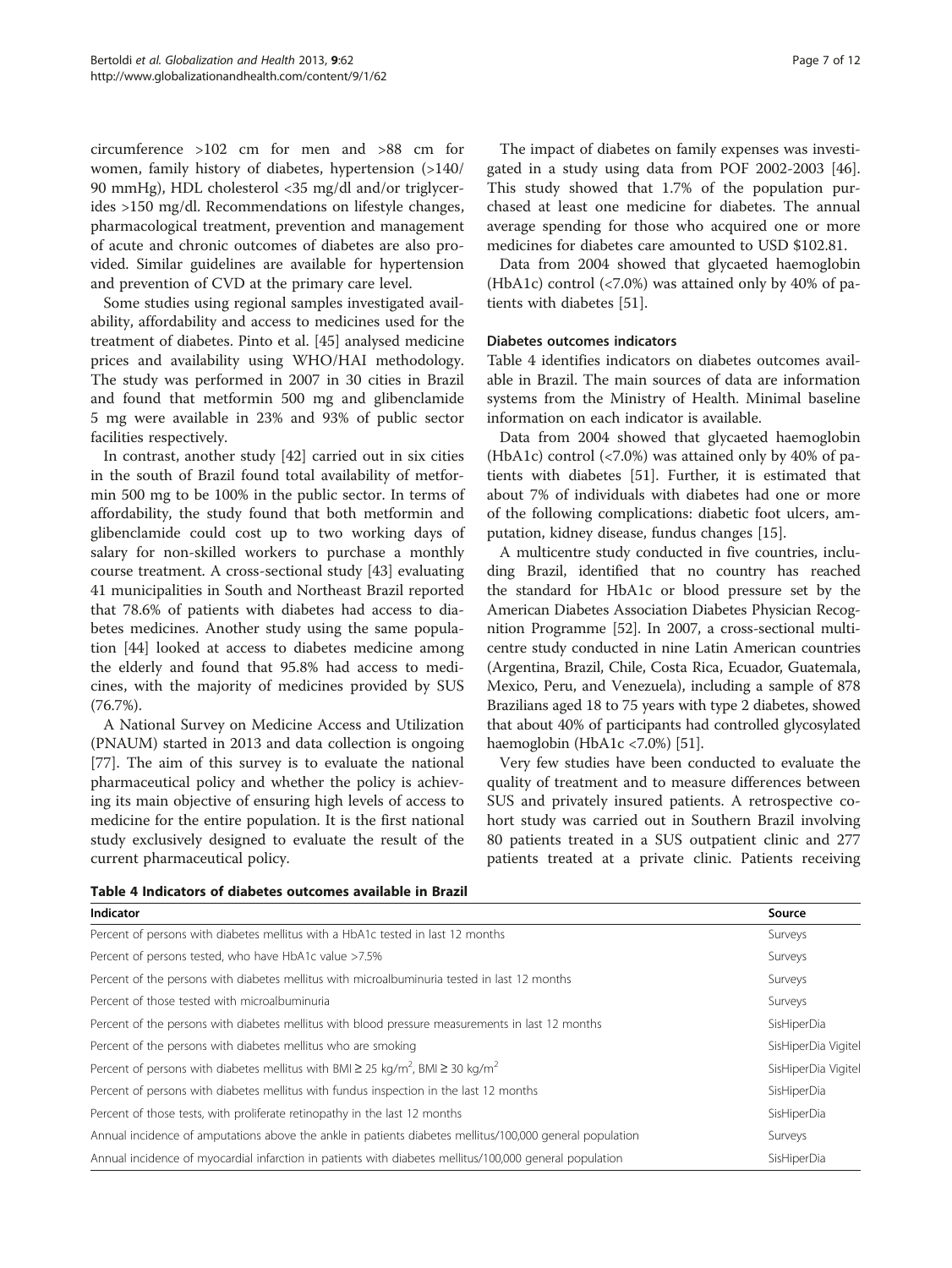treatment from SUS generally showed worse metabolic control, although only the values of HbA1c and total cholesterol were statistically different between the two groups [\[50](#page-10-0)]. However, due to the small sample size and the regional coverage of this study, these findings are not representative of the whole Brazilian population.

## Costs related to diabetes and its complications

In 2008, the World Bank estimated that countries such as Brazil, China, India and Russia lose more than 20 million productive life-years due to NCDs annually [\[78](#page-11-0)].

A study across several Latin and Central American and Caribbean countries [[79\]](#page-11-0) estimated that in 2000, the total annual costs (direct and indirect) of diabetes in Brazil were USD \$22.6 billion. Direct costs included medications, hospitalisations, consultations, and treatment for complications and totalled to US \$3.952 billion. This represented a direct cost per capita of US \$872. Indirect costs included loss of income by permanent and temporary incapacity as well as premature death, and amounted to USD \$18.6 billion. Across all twenty-five Latin American and Caribbean countries included in the analysis, Brazil had the highest estimated indirect and direct costs for diabetes among the countries studied.

Bahia et al. [\[54\]](#page-10-0) estimated direct and indirect costs of type 2 diabetes using data collected during 1,000 interviews carried out in 2007 in eight Brazilian cities. The total annual cost per patient was USD \$2,108, of which 63.3% were direct costs (USD \$1,335) and 36.7% indirect costs (USD \$773).

McLellan et al. [[55\]](#page-10-0) estimated the cost of clinical treatment and hospital expenses to be around USD \$710 per patient/year in 2001. This estimate was based on 93 people with diabetes in the city of Piracicaba - São Paulo - hospitalised between March and June 2001, and therefore unlikely to be nationally representative.

Rosa et al. [[57\]](#page-10-0) calculated expenses for hospitalisation due to diabetes using national data for the period of 1999–2001. It was estimated that the average cost per hospitalisation resulting in patient death is USD \$275.27; in comparison to USD \$143.45 when hospitalisation did not result in death [[57\]](#page-10-0). Hospitalisation rates for patients with diabetes have been stable in the past few years, ranging from 65 to 75 per 100,000 inhabitants per year.

Abegunde et al. [[53\]](#page-10-0) predicted that losses due to reduced productivity at work and the decreased family income as a result of diabetes, heart disease and stroke would lead to an economic loss amounting to USD \$4.18 billion from 2006 to 2015 in low and middleincome countries.

A study using DATASUS data estimated the direct cost of hospitalisation due to diabetes to be USD \$362,945,412 in 2000 [[58](#page-10-0)]. Another study [[56\]](#page-10-0) simulated a hypothetical cohort including 6.48 million participants

with type 2 diabetes, based on estimates from the Brazilian Ministry of Health, hospital budgets and expense records in 2008. The estimated annual total cost of hospitalisation was USD \$264 million (converted using 2008 rate of exchange  $US$1 = R$1.64$ ), while the costs related to amputation totalled USD \$128 million [[56](#page-10-0)].

## Health policy related to diabetes

In 1987, a multicentre study on the prevalence of diabetes and impaired glucose tolerance was conducted in nine Brazilian capitals among adults aged 30–69. This study indicated that half of the individuals with diabetes were not aware of their health condition [\[21](#page-10-0)].

In an attempt to address the high level of unawareness about diabetes, the first national diabetes screening campaign was launched in 2001 and implemented by public health services in Brazil. The target population was SUS users aged 40 years or older. The estimated national coverage of the campaign among the SUS target population was 73% [[80](#page-11-0)]. Twenty million people were screened using capillary glycaemia tests and approximately 3.3 million (16.5%) suspected cases of diabetes were identified [[81\]](#page-11-0).

The Primary Health Care Department within the Health Care Secretariat develops measures to control and assess services from the primary health care and provides technical support to states, cities, and the Federal District. The Department organises basic health services including the Family Health Programme (PSF), oral health, hypertension and diabetes (HiperDia), food and nutrition, management and strategies, evaluation and follow-up activities [\[81](#page-11-0)].

According to the guidelines from HiperDia, risk prevention and care of patients with diabetes should take place at primary health care level [\[17](#page-10-0)]. The Family Health Strategy [\[5](#page-9-0)] was introduced in 1994, aiming to reorganise primary health care through the implementation of multi-disciplinary professional teams. These teams are responsible for the follow-up of a defined number of families located in a limited geographical area. The teams work on health promotion actions, prevention, recuperation, rehabilitation, and the maintenance of community health. The strategy aims to rationalise the use of all levels of assistance (primary, secondary and tertiary) and it has produced positive results for the main health indicators in the populations benefitting from the family health teams.

SUS provides essential medicines for diabetes control without additional costs for the system's users. The free distribution of medicines in Brazil began in 1971, focusing on the poor population [\[82](#page-11-0)]. The Brazilian programme Popular Pharmacy was created in 2004 as a partnership between the federal government and states/ municipalities aiming at increasing access to low-cost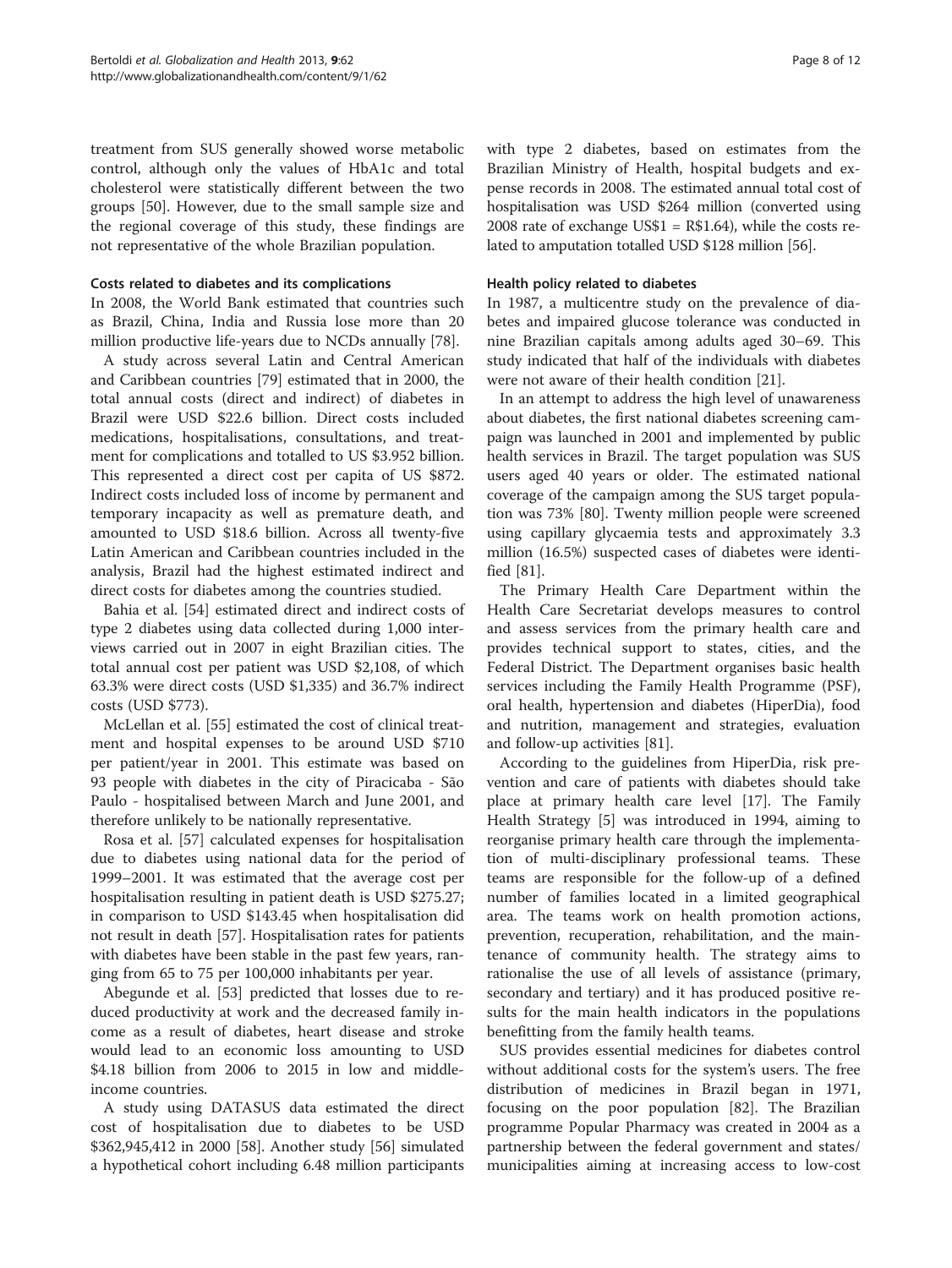essential medications for the Brazilian population [\[82](#page-11-0)]. In 2006, this strategy was expanded to include private pharmacies and drug stores, named "Aqui Tem Farmácia Popular" (Popular Pharmacy is Available Here) [\[82](#page-11-0)]. As part of this programme, the Ministry of Health began subsidising 90% of the reference price of 24 medicines for the treatment of hypertension, diabetes, asthma, rhinitis, Parkinson disease, osteoporosis and glaucoma. This programme covers more than 2,500 municipalities and is available to 1.3 million Brazilians in need of medication (patients for whom drugs were prescribed), including 300,000 patients with diabetes [\[17](#page-10-0)].

In September 2006, a law was enacted to ensure the free distribution of diabetic medicines and the necessary equipment to monitor capillary glycaemia for all SUS insurees. In 2007, it was established that free medicines would be available to patients with diabetes, although the free distribution was restricted to patients whose treatment was provided by the SUS in primary health care units. In March 2011, the Brazilian government launched a programme called "Saúde Não Tem Preço" (Health has no price), to expand access to medicines for diabetes and hypertension. In this programme, the pharmacies and drugstores linked to the popular pharmacy network started to offer free medicines for the treatment of hypertension and diabetes (glibenclamide, metformin and insulin) in more than 17,500 registered private pharmacies [[17](#page-10-0)]. A month after its launch, more than 3.7 million treatments were distributed, representing an increase of 70% in the distribution of medicines for hypertension and diabetes [[17](#page-10-0)].

Brazil has participated in health promotion campaigns related to diabetes such as World Diabetes Day. The main strategy adopted by the Government to prevent chronic diseases is to control risk factors. Preventive efforts include anti-tobacco programmes, food and health nutrition policies (industry self-regulation code on advertising of food and beverages directed at children, regulation requiring the inclusion of warnings in all forms of advertising for products containing high levels of fat, sugars or salt), school health promotion, and actions to ensure essential medicines are provided in the public sector for hypertension and diabetes [[17](#page-10-0)[,83\]](#page-11-0).

The Health Gym Programme was created in order to promote physical activity and provide free-of-charge spaces and support for living a healthy lifestyle [[17](#page-10-0)]. According to the strategic action plan for coping with chronic diseases in Brazil from 2011 to 2022, the programme's goal is to reach 4,000 municipalities by 2015 [[84](#page-11-0)].

#### Actions for the future

Recently the Brazilian Ministry of Health launched the National Strategy for the Prevention and Control of NCDs for the period 2011–2022 [[17](#page-10-0)]. The plan aims to

prepare Brazil to confront and prevent the major chronic NCDs in the next ten years.

The Brazilian National Policy on Health Promotion [[85\]](#page-11-0) has prioritised drafting regulatory measures aimed at promoting healthy eating to reduce the prevalence of NCDs, with special emphasis on the regulation of food marketing and advertising, encouraging physical activity through gym classes at community levels, and implementing health promotion strategies in schools.

The expansion of pharmaceutical care and the free distribution of more than 15 medications for hypertension and diabetes play an important role in the Brazilian Government's effort to tackle diabetes. In September 2011, Brazilian President Dilma Rousseff attended a general assembly summit at the UN headquarters in New York, contributing to global efforts in confronting the problem of NCDs [[6\]](#page-9-0). The President reported that one of the first measures of her government was to increase access to medicines for poor patients with hypertension and diabetes. According to the President, 5.4 million Brazilians have taken advantage of the programme.

## Conclusions

According to the latest IDF estimates, the prevalence of diabetes in Brazil was 10.3% in 2012. However, this national level estimate hides important intra-country variation.

In the last few years, the Brazilian Ministry of Health has invested considerably in surveillance systems on NCDs. As a result, our review identified a number of data sources relevant to the study of diabetes covering morbidity (SIH-SUS HiperDia), mortality (SIM), risk factors (VIGITEL, ELSA), access and utilisation of health care services (PNAD, POF). However, it seems that the country is still not capitalising on available national data to produce the necessary evidence to identify gaps and formulate appropriate policy responses.

Data on diabetes costs are patchy and out-of-date. A multicountry study estimated that the total annual costs (direct and indirect) of diabetes in the country were USD \$22.6 billion in 2000, representing a direct cost per capita of US \$872. A more recent study estimated the direct and indirect costs of diabetes to be USD \$ 2,108 per capita in 2007. There is some evidence on hospitalisation costs but no evidence on the cost of various types of complications.

A number of policies and programmes have been introduced by the Brazilian government in an attempt to improve access to diabetes care and reduce the prevalence of the disease. These include a national diabetes screening campaign in 2001, the Brazilian Popular Pharmacy programme introduced in 2004 and preventive efforts addressing risk factors (regulation of the food industry, promotion of physical activity through the health gym programme and anti-tobacco programmes).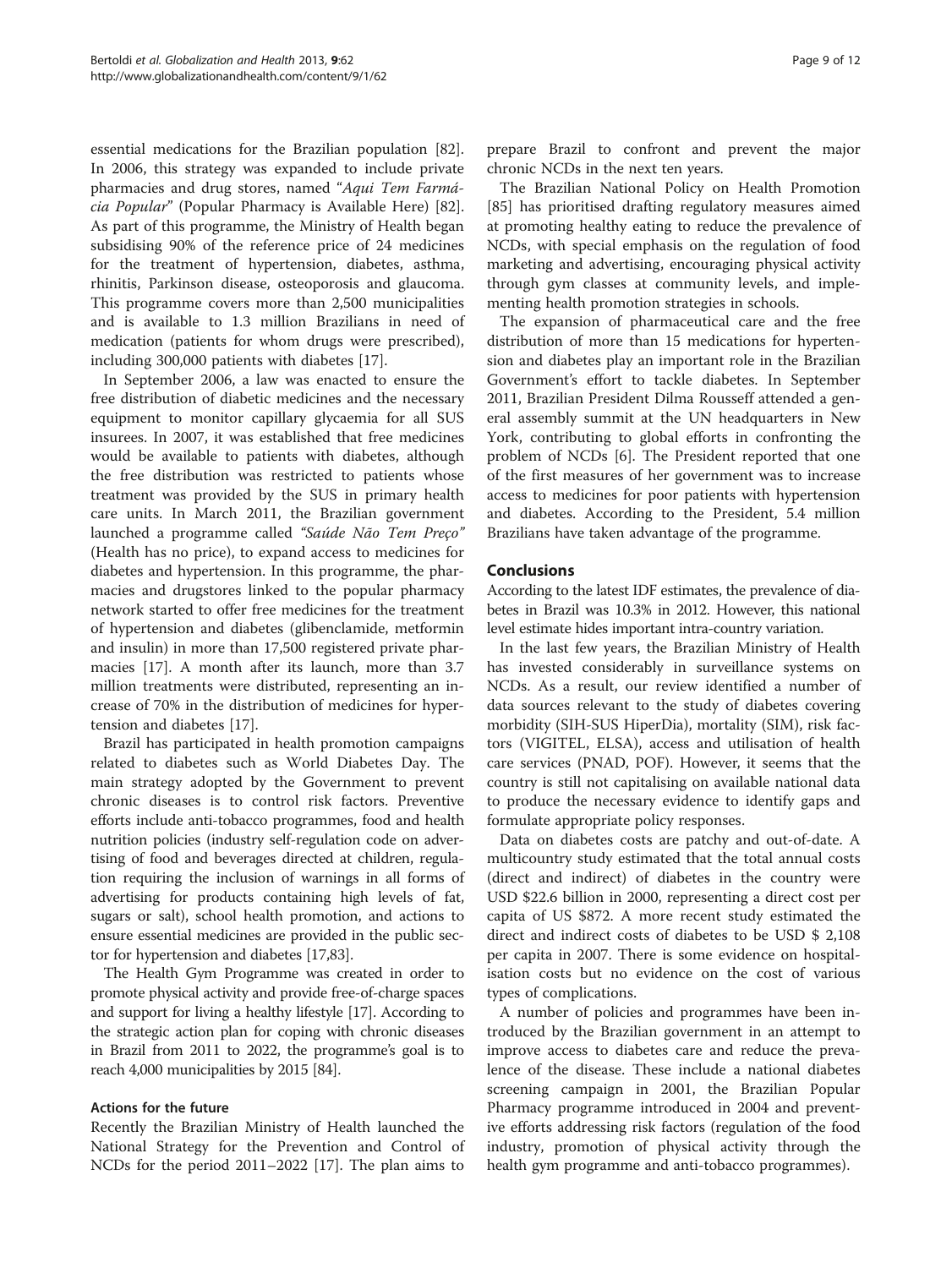<span id="page-9-0"></span>Considering the magnitude of diabetes in Brazil, the Ministry of Health has adopted several strategies to reduce the costs of the disease in the Brazilian population, highlighting the interventions to be taken at the primary health care level. Specific programmes were implemented aimed at managing diabetes. However, some of the gaps include weak evaluation of the SUS in providing good quality care for patients with diabetes and lack of data on inequalities in access to medicines and health care services including annual testing for complications.

In conclusion, Brazil has the capacity to address and respond to NCDs due to the availability of federal, state and local integrated health programmes currently in operation. There is funding available for NCDs treatment, control and prevention, as well as health promotion, surveillance, monitoring and evaluation activities. However, these resources need to be used in the right way to be effective.

#### Abbreviations

AIH: (Autorização de Internação Hospitalar) - Hospital Admission Authorization Form; APAC: (Autorização de Procedimentos de Alta Complexidade) - Authorization for Procedures of High Complexity SUS; CNG: (Glomerulonefrite crônica) - Chronic glomerulonephritis; CKD: (Doença renal crônica) - Chronic kidney disease; DAB: (Departamento de Atenção Básica) - Primary Health Care Department; DALYs: (Anos de vida ajustados para incapacidade) - Disability adjusted life years; DATASUS: (Banco de Dados do SUS) – SUS Dataset; DHS: (Pesquisa de Demografia e Saúde) - Demographic and Health Survey; DM: (Diabetes Mellitus) - Diabetes Mellitus; DR: (Retinopatia Diabética) - Diabetic Retinopathy; ELSA: (Estudo Longitudinal de Saúde do Adulto) - Adult Health Longitudinal Study; ESF: (Estratégia Saúde da Família) - Family Health Strategy; GDP: (Produto Interno Bruto) - Gross Domestic Product; HAS: (Hipertensão Arterial Sistêmica) - Hypertension; HbA1c: Glycaeted Haemoglobin; HiperDia: (Sistema de cadastramento e acompanhamento de hipertensão e diabetes) – Hypertension and Diabetes Registration and Followup System; IBGE: (Instituto Brasileiro de Geografia e Estatística) - National Institute of Geography and Statistics; NCDs: (Doenças crônicas não transmissíveis) - Non-communicable diseases; PNAD: (Pesquisa Nacional de Amostra de Domicílios) - National Household Sample Survey; PNAUM: (Pesquisa Nacional sobre Acesso, Utilização e Promoção do Uso Racional de Medicamentos no Brasil) - National Research of Medicine Access and Utilization; PNDS: (Pesquisa Nacional de Demografia e Saúde) - National Demography and Health Survey; PNPS: (Política Nacional de Promoção da Saúde) - Brazilian National Policy on Health Promotion; PNS: (Pesquisa Nacional de Saúde) - National Health Research; POF: (Pesquisa de Orçamentos Familiares) - Family Budget Survey; PROESF: (Projeto de Expansão e Consolidação Saúde da Família) - Family Health Expansion and Consolidation Project; PSF: (Programa Saúde da Família) - Family Health Programme; SAMHPS: (Sistema de Assistência Médico-Hospitalar da Previdência Social) - Social Security Medical Assistance System; SIA/SUS: (Sistema de Informações Ambulatoriais) – Ambulatory Information System; SIH/SUS: (Sistema de Informações Hospitalares do SUS) - Hospital Information System; SAS: (Secretaria de Atenção à Saúde) – Health Care Secretariat; SIAB: (Sistema de Informação da Atenção Básica) – Primary Health Care Information System; SIM: (Sistema de Informação de Mortalidade) - Mortality Information System; SIS/HiperDia: (Sistema de Informação do HiperDia) - HiperDia system; SUS: (Sistema Único de Saúde) - Unified Health System; WHO: (Organização Mundial da Saúde) – World Health Organization; USAID: (Agência dos Estados Unidos para o Desenvolvimento Internacional) - http://www.usaid.gov/; VIGITEL: (Vigilância de Fatores de Risco e Proteção para Doenças Crônicas por Inquérito Telefônico) - Surveillance System of Risk and Protective Factors for Chronic Non-Communicable Diseases through Telephone Interviews.

#### Competing interests

The authors declare that they have no competing interests. The funding to conduct this study was provided by Novo Nordisk Switzerland. The sponsor had no involvement in the study design, data collection and analysis, and writing. AF received travel reimbursement and speaker fees from Novo Nordisk for delivering two presentations on diabetes in EU5 (France, Germany, Italy, Spain and UK) at national diabetes conferences in Portugal and Spain.

#### Author's contributions

ADB was the main investigator involved in the acquisition of data and drafting the manuscript. PK coordinated the conception, design and interpretation of data. GVAF participated in the acquisition of data and in drafting the manuscript. AC and CAOT were involved in the acquisition of specific data and drafting part of the manuscript. PCH, MIS and AF revised the manuscript critically for important intellectual content. All authors read and approved the final version of the manuscript to be published.

#### Acknowledgements

This project was supported by an unrestricted educational grant from NovoNordisk Switzerland. The authors would like to thank Ms Marsha Fu and Ms Danica Kwong for their editorial assistance.

#### Author details

1 Programa de Pós-graduação em Epidemiologia, Universidade Federal de Pelotas, Rua Marechal Deodoro, 1160 3° piso, Pelotas, RS, Brazil, 96.020-220. <sup>2</sup>LSE Health, London School of Economics and Political Science, London, UK <sup>3</sup>Department of Social Policy, London School of Economics and Political Science, London, UK. <sup>4</sup>MRC Epidemiology Unit, Institute of Metabolic Science, Cambridge, UK. <sup>5</sup>Programa de Pós-Graduação em Organizações e Mercados, Universidade Federal de Pelotas, RS, Brazil. <sup>6</sup>Programa de Pós-graduação em Epidemiologia, Universidade Federal do Rio Grande do Sul, Porto Alegre, RS, Brazil.

#### Received: 26 June 2013 Accepted: 11 November 2013 Published: 3 December 2013

#### References

- 1. Instituto Brasileiro de Geografia e Estatística IBGE: Resultados do Universo do Censo Demográfico 2010. Rio de Janeiro: IBGE; 2010.
- 2. Instituto Brasileiro de Geografia e Estatística: Séries Estatísticas & Séries Históricas. Rio de Janeiro: IBGE; 2011.
- Lamounier B, Figueiredo R: A era FHC, um balanço. Cultura Editores Associados: São Paulo; 2002.
- 4. Arretche MTS: Políticas sociais no Brasil: descentralização em um estado federativo. Rev Bras Ciênc Soc 1999, 14:111–141.
- 5. Paim J, Travassos C, Almeida C, Bahia L, Macinko J: The Brazilian health system: history, advances, and challenges. The Lancet 2011, 377:1778–1797.
- 6. Despesas com ações e serviços públicos de saúde financiadas por recursos próprios - 2000 a 2006. [http://siops.datasus.gov.br/Documentacao/Dados\\_](http://siops.datasus.gov.br/Documentacao/Dados_RIPSA-09062008_PIB.pdf) [RIPSA-09062008\\_PIB.pdf](http://siops.datasus.gov.br/Documentacao/Dados_RIPSA-09062008_PIB.pdf).
- 7. World Health Organization: WHO global health expenditure atlas. Geneva: WHO Press; 2012.
- 8. Diniz BPC, Silveira FG, Bertasso BF, Magalhães LCG, Servo LMS: As pesquisas de orçamento familiar brasileiras. In Gasto e consumo das famílias brasileiras contemporâneas. Edited by Silveira FG, Servo LMS, Menezes T, Piola SF. Brasília: IPEA; 2007.
- 9. Xu K, Evans DB, Kawabata K, Zeramdini R, Klavus J, Murray CJL: Household catastrophic health expenditure: a multicountry analysis. The Lancet 2003, 362:111–116.
- 10. Barros AJD, Bastos JL, Bertoldi AD: Catastrophic spending on health care in Brazil: private health insurance does not seem to be the solution. Cad Saúde Pública 2011, 27:s254–s262.
- 11. Barros AJD, Bertoldi AD: Out-of-pocket health expenditure in a population covered by the Family Health Program in Brazil. Int J Epidemiol 2008, 1:1-2.
- 12. Kac G, Velásques-Meléndez G: The nutritional transition and the epidemiology of obesity in Latin America. Cad Saúde Pública 2003, 19:S4-S5.
- 13. Sartorelli DS, Franco LJ: Trends in diabetes mellitus in Brazil: the role of the nutritional transition. Cad Saúde Pública 2003, 19:S29–S36.
- 14. World Health Organization: NCD Country Profiles. Geneva: WHO Press; 2011.
- 15. Relatório de indicadores da situação de agravos. [http://hiperdia.datasus.gov.br/.](http://hiperdia.datasus.gov.br/)
- 16. Rosa RS: Diabetes mellitus: magnitude das hospitalizações na rede pública do Brasil, 1999–2001. Epidemiol Serv Saude 2008, 17:131–134.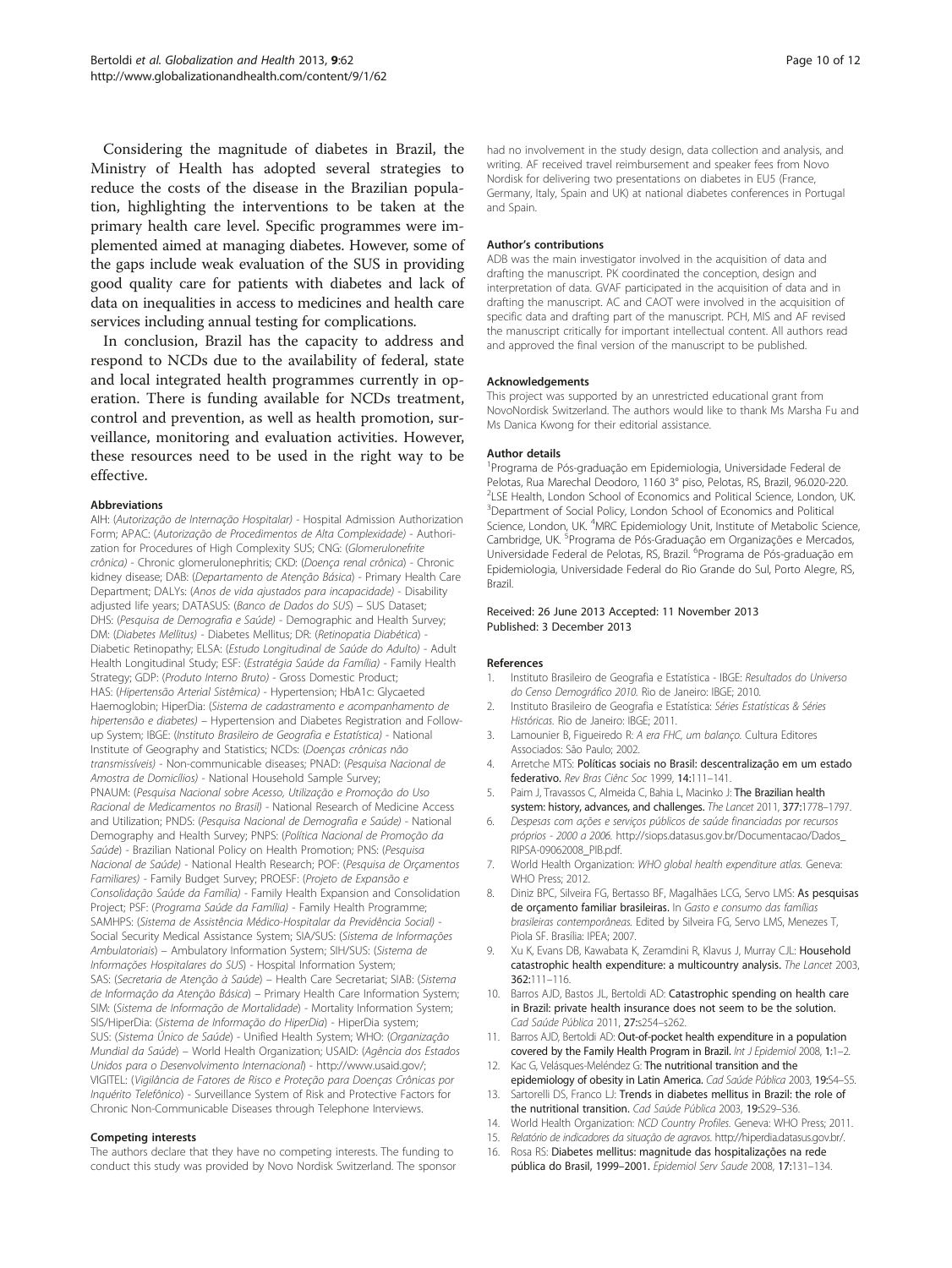- <span id="page-10-0"></span>17. Plano de ações estratégicas para o enfrentamento das doenças crônicas não transmissíveis (DCNT) no Brasil 2011–2022. Brasília: Ministério da Saúde; 2011.
- 18. Cesse EÂP, Carvalho EF, Souza WV, Luna CF: Mortality trends by the diabetes mellitus in Brazil: 1950 to 2000. Arq Bras Endocrinol Metab 2009, 53:760–766.
- 19. Coeli CM, Ferreira LGFD, Drbal MM, Veras RP, Camargo-Jr KR, Cascão ÂM: Diabetes mellitus mortality among elderly as an underlying or secondary cause of death. Revista de saude publica 2002, 36:135–140.
- 20. Escola Nacional de Saúde Pública/Fundação Oswaldo Cruz/FENSPTEC: Estimativa da carga de doença do Brasil - 1998 - Relatório final. Rio de Janeiro: ENSP/FIOCRUZ/FENSPTEC; 2002.
- 21. Malerbi DA, Franco LJ, The Brazilian Cooperative Group on the study of diabetes prevalence: Multicenter study of the prevalence of diabetes mellitus and impaired glucose tolerance in the urban Brazilian population aged 30–69 yr. Diabetes Care 1992, 15:1509–1516.
- 22. Schramm JMA, Oliveira AF, Leite IC, Valente JG, Gadelha ÂMJ, Portela MC, Campos MR: Epidemiological transition and the study of burden of disease in Brazil. Ciên Saúde Colet 2004, 9:897–908.
- 23. Bosi PL, Carvalho AM, Contrera D, Casale G, Pereira MA, Gronner MF, Diogo TM, Torquarto MTCG, Oishi J, Leal AMO: Prevalence of diabetes and impaired glucose tolerance in the urban population of 30 to 79 years of the city of São Carlos, São Paulo. Arq Bras Endocrinol Metab 2009, 53:726–732.
- 24. da Costa JS D, Olinto MT, Assuncao MC, Gigante DP, Macedo S, Menezes AM: Prevalence of Diabetes Mellitus in Southern Brazil: a populationbased study. Revista de saude publica 2006, 40:542–545.
- 25. Goldenberg P, Franco LJ, Pagliaro H, Silva R, Santos CA: Self-reported diabetes mellitus in the city of Sao Paulo: prevalence and inequality. Cad Saúde Pública 1996, 12:37–45.
- 26. Mendes TAB, Goldbaum M, Segri NJ, Barros MBA, Cesar CLG, Carandina L, Alves MCGP: Diabetes mellitus: factors associated with prevalence in the elderly, control measures and practices, and health services utilization in São Paulo, Brazil. Cad Saúde Pública 2011, 27:1233–1243.
- 27. Passos VM, Barreto SM, Diniz LM: MF MFL-C: Type 2 diabetes: prevalence and associated factors in a Brazilian community–the Bambui health and aging study. Sao Paulo Medical Journal 2005, 123:66–71.
- 28. Schmidt MI, Duncan BB, Hoffmann JF, Moura L, Malta DC, Carvalho RM: Prevalence of diabetes and hypertension based on self-reported morbidity survey, Brazil, 2006. Revista de saude publica 2009, 43(Suppl 2):74–82.
- 29. Souza LJ, Chalita FEB, Reis AFF, Teixeira CL, Neto CG, Bastos DA, Filho JTDS, Souza TF, Côrtes VA: Prevalência de Diabetes Mellitus e Fatores de Risco em Campos dos Goytacazes, RJ. Arq Bras Endocrinol Metab 2003, 47:69–74.
- 30. Torquato M, Montenegro-Junior RM, Viana LA, Souza RA, Lanna CM, Lucas JC, Bidurin C, Foss MC: Prevalence of diabetes mellitus and impaired glucose tolerance in the urban population aged 30–69 years in Ribeirao Preto (Sao Paulo), Brazil. Sao Paulo Medical J 2003, 121:224–230.
- 31. Brasil. Ministério da Saúde. Secretaria de Atenção à Saúde. Departamento de Atenção Básica: Diabetes Mellitus. Brasília: Ministério da Saúde; 2006.
- 32. Bruno RM, Gross JL: Prognostic factors in Brazilian diabetic patients starting dialysis: a 3.6-year follow-up study. J Diabetes Complications 2000, 14:266–271.
- 33. Ld M, Schmidt MI, Duncan BB, RdS R, Malta DC, Stevens A, Thomé FS: Monitoramento da doença renal terminal pelo subsistema de Autorização de Procedimenos de Alta Complexidade – Apac – in Brazil, 2000–2006. Epidemiol Serv Saúde 2009, 18:121–131.
- 34. Murussi M, Baglio P, Gross JL, Silveiro SP: Risk factors for microalbuminuria and macroalbuminuria in type 2 diabetic patients: a 9-year follow-up study. Diabetes Care 2002, 25:1101–1103.
- 35. Murussi M, Coester A, Gross JL, Silveiro SP: Nefropatia diabética no diabete melito tipo 2: fatores de risco e prevenção. Arq Bras Endocrinol Metab 2003, 47:207–219.
- 36. Parisi MCR, Giannella D, Fernandes TD, Rezende KF, Nery M: Diabetic foot screening: study of a 3,000 times cheaper instrument. Clinics 2011, 66:1105–1107.
- 37. Scheffel RS, Bortolanza D, Weber CS, Costa LA, Canani LH, Santos KG, Crispim D, Roisenberg I, Lisbôa HRK, Tres GS, et al: Prevalência de complicações micro e macrovasculares e de seus fatores de risco em pacientes com diabetes melito do tipo 2 em atendimento ambulatorial. Rev Assoc Med Bras 2004, 50:263–267.
- 38. Schellini SA, Moraes-Silva MRB, Moraes-Silva MA: Diabetes, retinopatia diabética e cegueira. J Bras Med 1994, 67:171-174.
- 39. Tres GS, Lisbôa HRK, Syllos R, Canani LH, Gross JL: Prevalência e características da polineuropatia diabética em Passo Fundo, sul do Brasil. Arq Bras Endocrinol Metab 2007, 51:987–992.
- 40. Vieira-Santos ICR, Souza WV, Carvalho EF, Medeiros MCWC, Nóbrega MGL, Lima PMS: Prevalência de pé diabético e fatores associados nas unidades de saúde da família da cidade do Recife, Pernambuco, Brasil, em 2005. Cad Saúde Pública 2008, 24:2861–2870.
- 41. Assunção MCF, Santos MCF, Gigante DP: Diabetes mellitus at the primary health care level in Southern Brazil: structure, course of action and outcome. Revista de saude publica 2001, 35:88–95.
- 42. Helfer AP: Capacidade de pagamento, preço e disponibilidade de medicamentos em municípios do Rio Grande do Sul. Master's dissertation. São Leopoldo-RS: Universidade do Vale do Rio dos Sinos (Unisinos); 2010.
- 43. Paniz VMV, Fassa AG, Facchini LA, Bertoldi AD, Piccini RX, Tomasi E, Thumé E, Silveira DS, Siqueira FV, Rodrigues MA: Access to continuous-use medication among adults and the elderly in South and Northeast Brazil. Cad Saúde Pública 2008, 24:267–280.
- 44. Paniz VMV, Fassa AG, Facchini LA, Piccini RX, Tomasi E, Thumé E, Silveira DS, Rodrigues MA, Domingues MR, Bertoldi AD: Free access to hypertension and diabetes medicines among the elderly: a reality yet to be constructed. Cad Saúde Pública 2010, 26:1163–1174.
- 45. Pinto CDBS, Miranda ES, Emmerick ICM, Costa NR, Castro CGSO: Medicine prices and availability in the Brazilian Popular Pharmacy Program. Revista de saude publica 2010, 44:611–619.
- 46. Zaccolo AV: Análise dos gastos familiares com medicamentos e correlatos para o tratamento do diabetes na população brasileira. Master's dissertation. Porto Alegre-RS: Universidade Federal do Rio Grande do Sul (UFRGS); 2009.
- 47. Costa LA, Weber C, Bortolanza D, Schaeffel R, Canani LHS, Gross JL: Aggregation of features of metabolic syndrome increases the proportion of diabetic complications in patients with type 2 diabetes mellitus. Diabetologia 2002, 45:A15.
- 48. Gall MA, Rossing P, Skott P, Damsbo P, Vaag A, Bech K, et al: Prevalence of micro- and macroalbuminuria, arterial hypertension, retinopathy, and large vessel disease in European type 2 (non-insulin dependent) diabetic patients. Diabetologia 1991, 34:655–661.
- 49. Malerbi DA, Franco LJ: Multicenter study of the prevalence of diabetes mellitus and impaired glucose tolerance in the urban Brazilian population aged 30–69 yr. The Brazilian Cooperative Group on the Study of Diabetes Prevalence. Diabetes Care 1992, 15:1509–1516.
- 50. Panarotto D, Trasel Hde A, Oliveira MS, Gravina LB, Teles AR: Glycemic control in type 2 diabetic patients in public and private healthcare service. Arq Bras Endocrinol Metabol 2009, 53:733-740.
- Stewart GL, Tambascia M, Guzmán JR, Etchegoyen F, Carrión JO, Artemenko S: Control of type 2 diabetes mellitus among general practitioners in private practice in nine countries of Latin America. Pan Am J Public Health .<br>2007, **22:**12-20.
- 52. Strock ES, Mazze RS: Quality of diabetes care in India, China, Brazil, Mexico and Russia. Pract Diab Int 2009, 26:195–200i.
- 53. Abegunde DO, Mathers CD, Adam T, Ortegon M, Strong K: The burden and costs of chronic diseases in low-income and middle-income countries. The Lancet 2007, 370:1929–1938.
- 54. Bahia LR, Araujo DV, Schaan BD, Dib SA, Negrato CA, Leão MPS, Ramos AJS, Forti AC, Gomes MB, Foss MC, et al: The costs of ype 2 diabetes mellitus outpatient care in the Brazilian public health system. Value Health 2011, 14:S137–S140.
- 55. McLellan KCP, Motta DG, Lerario AC, Campino ACC: Ambulatory and Hospital Care Cost of type 2 Diabetes mellitus. Saúde Rev 2006, 8:37–45.
- 56. Rezende KF, Ferraz MB, Malerbi DA, Melo NH, Nunes MP, Pedrosa HC, Chacra AR: Predicted annual costs for inpatients with diabetes and foot ulcers in a developing country—a simulation of the current situation in Brazil. Diabet Med 2010, 27:109–112.
- 57. Rosa RS, Schmidt MI, Duncan BB, Souza MFM, Lima AK, Moura L: Hospitalization for Diabetes Mellitus as the first-listed diagnosis in the Brazilian National Health System (SUS), 1999–2001. Rev Bras Epidemiol 2007, 10:465–478.
- 58. Estimativa do impacto econômico associado ao diabetes mellitus no Brasil para o ano de 2000. [http://www.ppge.ufrgs.br/ats/disciplinas/2/vianna](http://www.ppge.ufrgs.br/ats/disciplinas/2/vianna-souza-vianna-2002.pdf)[souza-vianna-2002.pdf.](http://www.ppge.ufrgs.br/ats/disciplinas/2/vianna-souza-vianna-2002.pdf)
- 59. Georg AE, Duncan BB, Toscano CM, Schmidt MI, Mengue S, Duarte C, Polanczyk CA: Grupo de Trabalho de Avaliacao da Campanha Nacional de Deteccao de Diabetes M: Economic analysis of a screening program for diabetes mellitus in Brazil. Revista de saude publica 2005, 39:452–460.